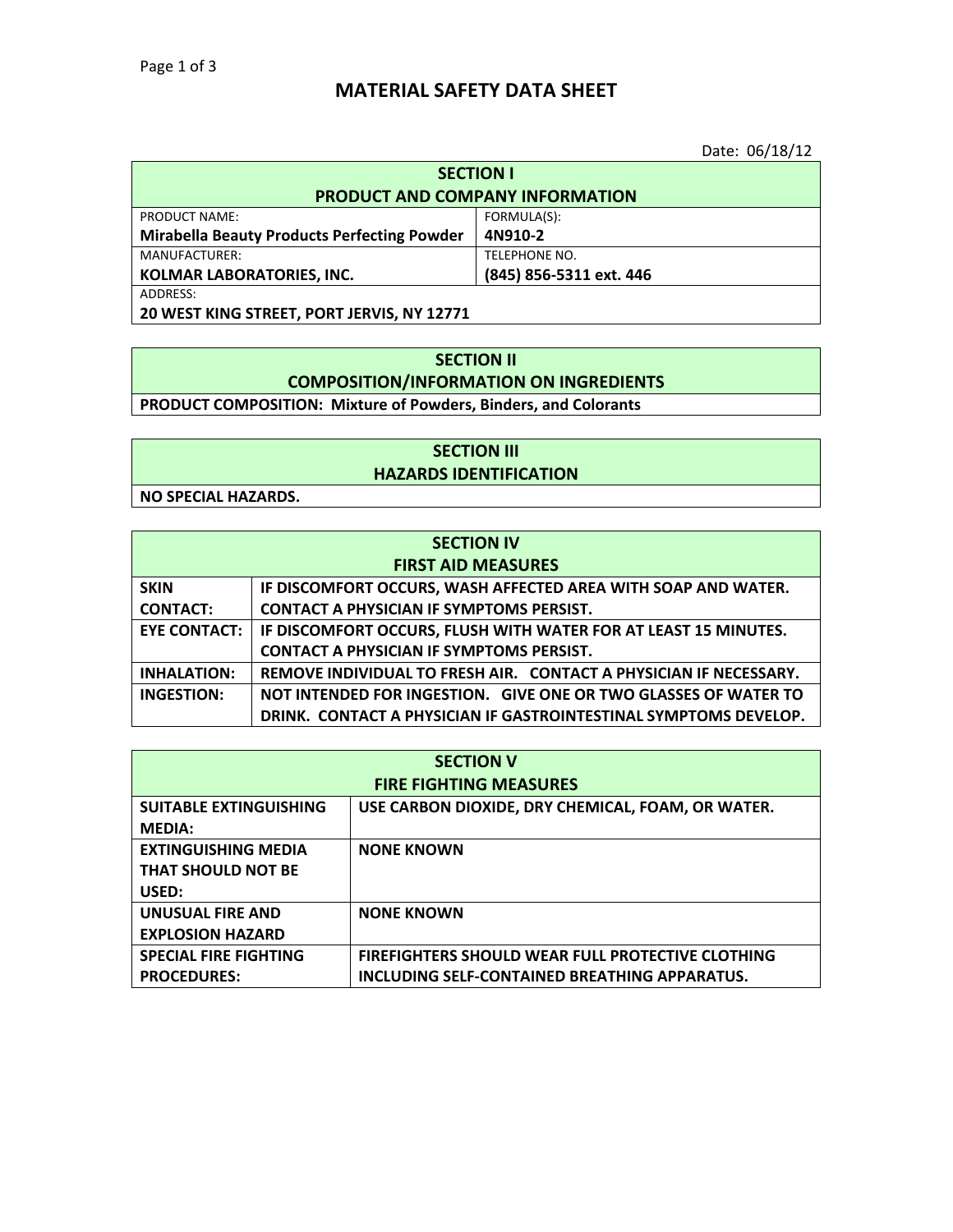# **MATERIAL SAFETY DATA SHEET**

| <b>SECTION VI</b>                  |                                                           |
|------------------------------------|-----------------------------------------------------------|
| <b>ACCIDENTAL RELEASE MEASURES</b> |                                                           |
| <b>PERSONAL PRECAUTIONS:</b>       | WEAR PROTECTIVE EYE GOGGLES AND SUITABLE MASK WHEN        |
|                                    | <b>HANDLING INDUSTRIAL SPILLS</b>                         |
| <b>ENVIRONMENTAL</b>               | DO NOT DISCHARGE DIRECTLY INTO DRAIN OR SOIL.             |
| <b>PRECAUTIONS:</b>                |                                                           |
| <b>METHODS FOR CLEANING</b>        | <b>COLLECT SPILLED MATERIAL WITH VERMICULITE OR OTHER</b> |
| UP:                                | ABSORBANT. SWEEP UP AND SHOVEL INTO WASTE                 |
|                                    | <b>CONTAINER. DISPOSE OF WASTE IN COMPLIANCE WITH ALL</b> |
|                                    | FEDERAL, STATE AND LOCAL LAWS CONCERNING HEALTHY AND      |
|                                    | <b>ENVIRONMENTAL REGULATIONS.</b>                         |

| <b>SECTION VII</b>                                   |  |
|------------------------------------------------------|--|
| <b>HANDLING AND STORAGE</b>                          |  |
| NO SPECIAL PRECAUTIONS REQUIRED.<br><b>HANDLING:</b> |  |
| STORE IN A COOL, DRY PLACE.<br><b>STORAGE:</b>       |  |

| <b>SECTION VIII</b>                                                          |
|------------------------------------------------------------------------------|
| <b>EXPOSURE CONTROLS/PERSONAL PROTECTION</b>                                 |
| IN THE EVENT OF BULK SPILLS, TAKE THE FOLLOWING PERSONAL PRECAUTIONS: ENSURE |
| GOOD VENTILATION. AVOID EYE CONTACT BY USING GOGGLES OR SAFETY GLASSES.      |
| <b>PROTECT SKIN BY WEARING SUITABLE GLOVES AND OVERALLS.</b>                 |
|                                                                              |

| <b>SECTION IX</b>                                     |                       |                      |                  |
|-------------------------------------------------------|-----------------------|----------------------|------------------|
| <b>PHYSICAL AND CHEMICAL PROPERTIES</b>               |                       |                      |                  |
| APPEARANCE:<br><b>LOOSE TRANSLUCENT PEARLY POWDER</b> |                       |                      |                  |
| <b>ODOR:</b>                                          | <b>CHARACTERISTIC</b> | PH:                  | N/A              |
| <b>FLASH POINT</b>                                    | $>100^{\circ}$ C      | <b>SOLUBILITY IN</b> | <b>INSOLUBLE</b> |
| (CLOSED CUP)                                          |                       | <b>WATER:</b>        |                  |

| <b>SECTION X</b>                |  |
|---------------------------------|--|
| <b>STABILITY AND REACTIVITY</b> |  |
| <b>STABLE AND NON-REACTIVE</b>  |  |

| <b>SECTION XI</b>                |                                                            |
|----------------------------------|------------------------------------------------------------|
| <b>TOXICOLOGICAL INFORMATION</b> |                                                            |
| <b>ACUTE TOXICITY:</b>           | NOT EXPECTED. FINISHED PRODUCT NOT INTENDED FOR INGESTION. |
| <b>SKIN IRRITATION:</b>          | <b>NON-IRRITATING</b>                                      |
| <b>EYE IRRITATION:</b>           | <b>NON-IRRITATING</b>                                      |
| SENSITIZATION:                   | <b>NOT EXPECTED</b>                                        |